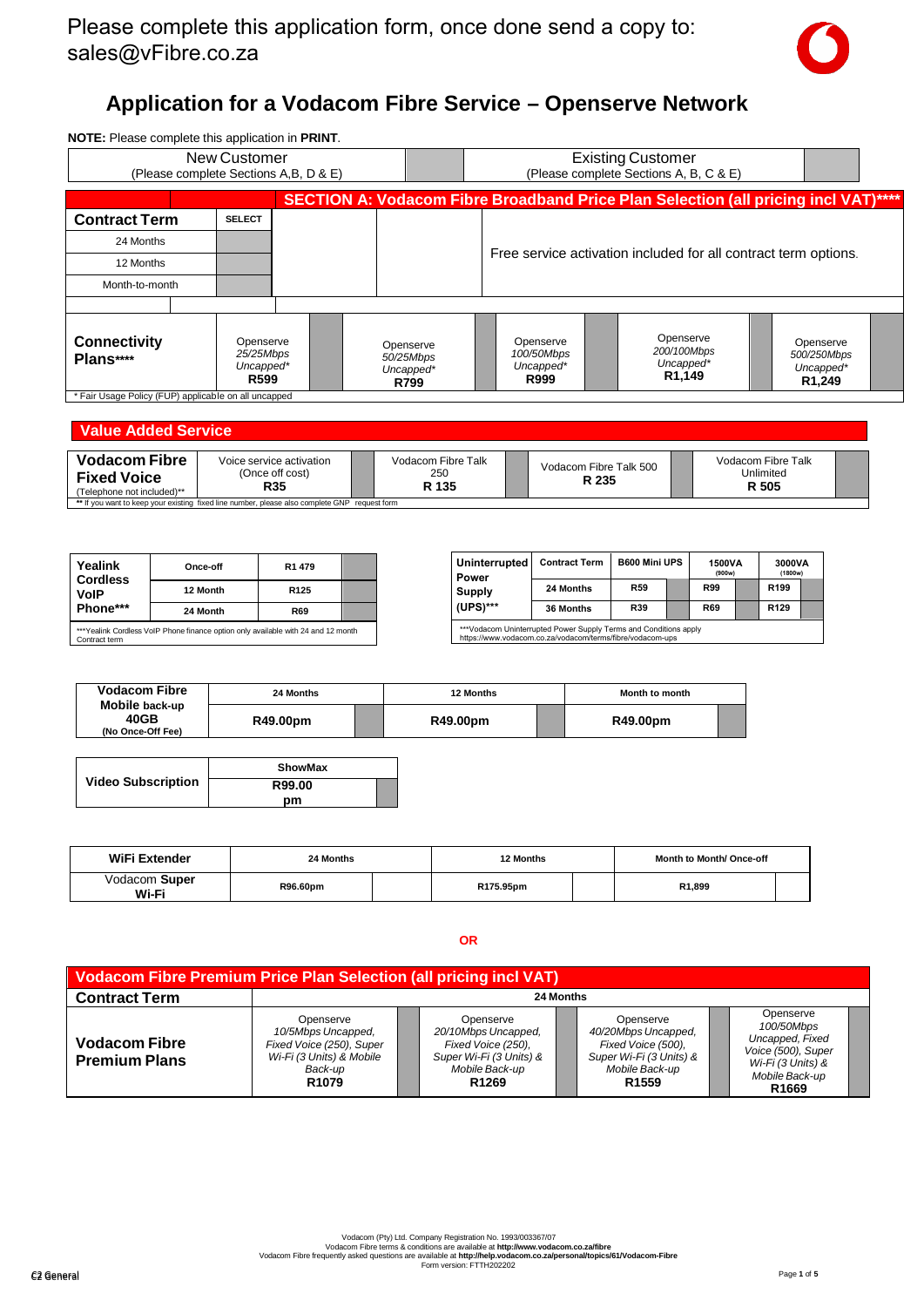

#### **NOTE:**

### *Vodacom Fibre Interim LTE Access is only available to customers with an approved Vodacom Fibre Broadband order. The product is not available as a standalone offer.*

| Vodacom Fibre Interim LTE Access Product Selection (all pricing incl. VAT) |                      |                      |                |                |  |
|----------------------------------------------------------------------------|----------------------|----------------------|----------------|----------------|--|
| <b>Contract Term</b>                                                       | Month-to-month       | Month-to-month       | Month-to-month | Month-to-month |  |
| <b>Interim LTE Access</b>                                                  | 100GB<br><b>R599</b> | 200GB<br><b>R899</b> | 300GB<br>R1099 | 400GB<br>R1199 |  |

**\*Additional Top Up data bundles can be purchased by contacting 082 190**

# **SECTION B: Customer Details**

| Individual Application (This section must be completed when an individual is applying) |   |        |   |   |    |         |   |    |   |                 |      |    |                    |  |  |  |  |  |
|----------------------------------------------------------------------------------------|---|--------|---|---|----|---------|---|----|---|-----------------|------|----|--------------------|--|--|--|--|--|
| Surname                                                                                |   |        |   |   |    |         |   |    |   |                 |      |    |                    |  |  |  |  |  |
| First Name(s)                                                                          |   |        |   |   |    |         |   |    |   |                 |      |    |                    |  |  |  |  |  |
| <b>ID Number</b>                                                                       |   |        |   |   |    |         |   |    |   |                 |      | QR |                    |  |  |  |  |  |
| Passport Number                                                                        |   |        |   |   |    |         |   |    |   |                 |      |    |                    |  |  |  |  |  |
| Passport Expiry Date                                                                   | Y | Y      | Y | Y | ÷, | M       | M | ÷, | D | D               |      |    |                    |  |  |  |  |  |
| <b>Marital Status</b>                                                                  |   | Single |   |   |    | Married |   |    |   | <b>Divorced</b> |      |    | Other<br>(Specify) |  |  |  |  |  |
| <b>Contact Number (Home)</b>                                                           |   |        |   |   |    |         |   |    |   |                 | Work |    |                    |  |  |  |  |  |
| Contact Number (Cell)                                                                  |   |        |   |   |    |         |   |    |   |                 |      |    |                    |  |  |  |  |  |
|                                                                                        |   |        |   |   |    |         |   |    |   |                 |      |    |                    |  |  |  |  |  |
| <b>Email Address</b>                                                                   |   |        |   |   |    |         |   |    |   |                 |      |    |                    |  |  |  |  |  |

**NOTE**: Supporting documents may be requested upon credit vetting of your new/existing Vodacom account.

| <b>Business Application</b> (This section must be completed when applying on behalf of a registered business) |  |  |  |  |  |  |  |  |  |  |  |  |  |
|---------------------------------------------------------------------------------------------------------------|--|--|--|--|--|--|--|--|--|--|--|--|--|
| Company Name                                                                                                  |  |  |  |  |  |  |  |  |  |  |  |  |  |
| <b>Company Registration</b><br>Number                                                                         |  |  |  |  |  |  |  |  |  |  |  |  |  |
| Company Contact<br>Person: Surname                                                                            |  |  |  |  |  |  |  |  |  |  |  |  |  |
| Company Contact<br>Person: Name                                                                               |  |  |  |  |  |  |  |  |  |  |  |  |  |
| Company Contact<br>Person: Designation                                                                        |  |  |  |  |  |  |  |  |  |  |  |  |  |
| Company Contact<br>Person Phone Number                                                                        |  |  |  |  |  |  |  |  |  |  |  |  |  |
| Company Contact<br>Person e-mail address                                                                      |  |  |  |  |  |  |  |  |  |  |  |  |  |

|                                     | Address where Vodacom Fibre Broadband Service will be installed<br>(This section must be completed in full) |  |  |  |  |  |  |  |  |  |  |  |  |  |  |  |
|-------------------------------------|-------------------------------------------------------------------------------------------------------------|--|--|--|--|--|--|--|--|--|--|--|--|--|--|--|
| <b>Street Number</b><br>Unit Number |                                                                                                             |  |  |  |  |  |  |  |  |  |  |  |  |  |  |  |
| <b>Street Name</b>                  |                                                                                                             |  |  |  |  |  |  |  |  |  |  |  |  |  |  |  |
| Estate Name (where applicable)      |                                                                                                             |  |  |  |  |  |  |  |  |  |  |  |  |  |  |  |

Vodacom (Pity) Ltd. Company Registration No. 1993/003637/07<br>Vodacom Fibre terms & conditions are available at <http://www.vodacom.co.za/fibre><br>Form version: FTTH202202<br>Form version: FTTH202202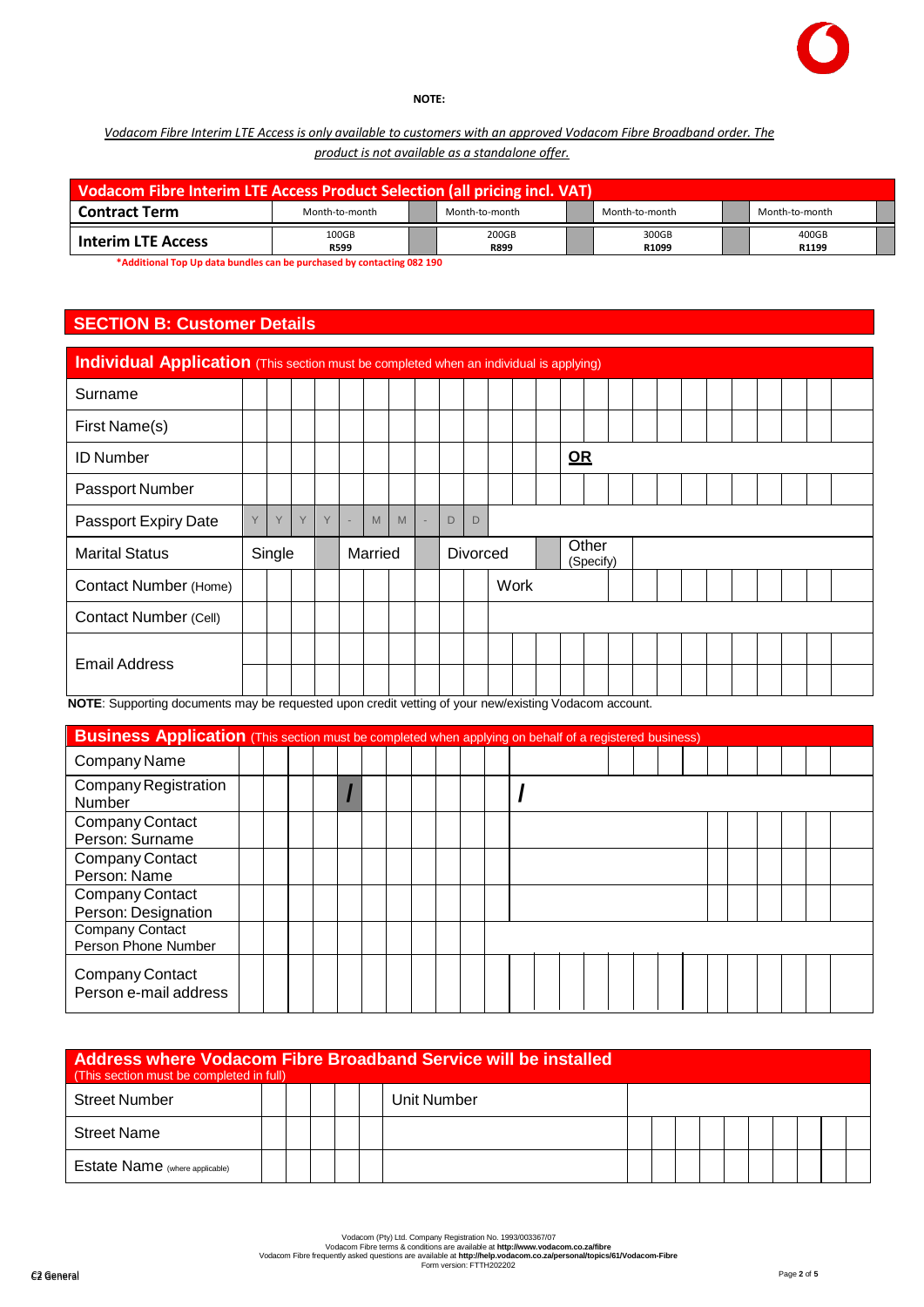

| Suburb   |         |  |         |  |            |                 |  |                 |  |            |             |                  |            |  |                   |  |
|----------|---------|--|---------|--|------------|-----------------|--|-----------------|--|------------|-------------|------------------|------------|--|-------------------|--|
| City     |         |  |         |  |            |                 |  |                 |  |            | Postal Code |                  |            |  |                   |  |
| Province | Gauteng |  | Limpopo |  | North West | Eastern<br>Cape |  | Western<br>Cape |  | Free State |             | Northern<br>Cape | Mpumalanga |  | Kwa-Zulu<br>Natal |  |

## **Delivery address for device**

| Same as the above address            | <b>YES</b> |  | <b>NO</b> |               |                 |  | If No, please complete the section in full. |  |            |                  |  |            |  |                   |  |
|--------------------------------------|------------|--|-----------|---------------|-----------------|--|---------------------------------------------|--|------------|------------------|--|------------|--|-------------------|--|
| Street Number/<br><b>Unit Number</b> |            |  |           |               |                 |  |                                             |  |            |                  |  |            |  |                   |  |
| <b>Street Name</b>                   |            |  |           |               |                 |  |                                             |  |            |                  |  |            |  |                   |  |
| <b>Estate Name</b>                   |            |  |           |               |                 |  |                                             |  |            |                  |  |            |  |                   |  |
| Suburb                               |            |  |           |               |                 |  |                                             |  |            |                  |  |            |  |                   |  |
| City                                 |            |  |           |               |                 |  |                                             |  |            | Postal Code      |  |            |  |                   |  |
| Province                             | Gauteng    |  | Limpopo   | North<br>West | Eastern<br>Cape |  | Western<br>Cape                             |  | Free State | Northern<br>Cape |  | Mpumalanga |  | Kwa-Zulu<br>Natal |  |

| <b>SECTION C: Existing Vodacom Customer Details</b>                                                                                                                                  |  |  |  |  |  |  |  |  |  |  |  |  |  |
|--------------------------------------------------------------------------------------------------------------------------------------------------------------------------------------|--|--|--|--|--|--|--|--|--|--|--|--|--|
| Account Holder's Name/                                                                                                                                                               |  |  |  |  |  |  |  |  |  |  |  |  |  |
| Company Name                                                                                                                                                                         |  |  |  |  |  |  |  |  |  |  |  |  |  |
| Vodacom Contract Cell                                                                                                                                                                |  |  |  |  |  |  |  |  |  |  |  |  |  |
| <b>Phone Number</b>                                                                                                                                                                  |  |  |  |  |  |  |  |  |  |  |  |  |  |
| <b>Vodacom Billing Account</b>                                                                                                                                                       |  |  |  |  |  |  |  |  |  |  |  |  |  |
| Number*****                                                                                                                                                                          |  |  |  |  |  |  |  |  |  |  |  |  |  |
| NOTE: If the order is placed under a name different to section A (e.g. company, family member), please provide a signed letter from the account holder to authorize billing from the |  |  |  |  |  |  |  |  |  |  |  |  |  |

existing account. \*\*\*\*\* The billing account number can be found on the top right hand corner of your statement labelled "Account Number"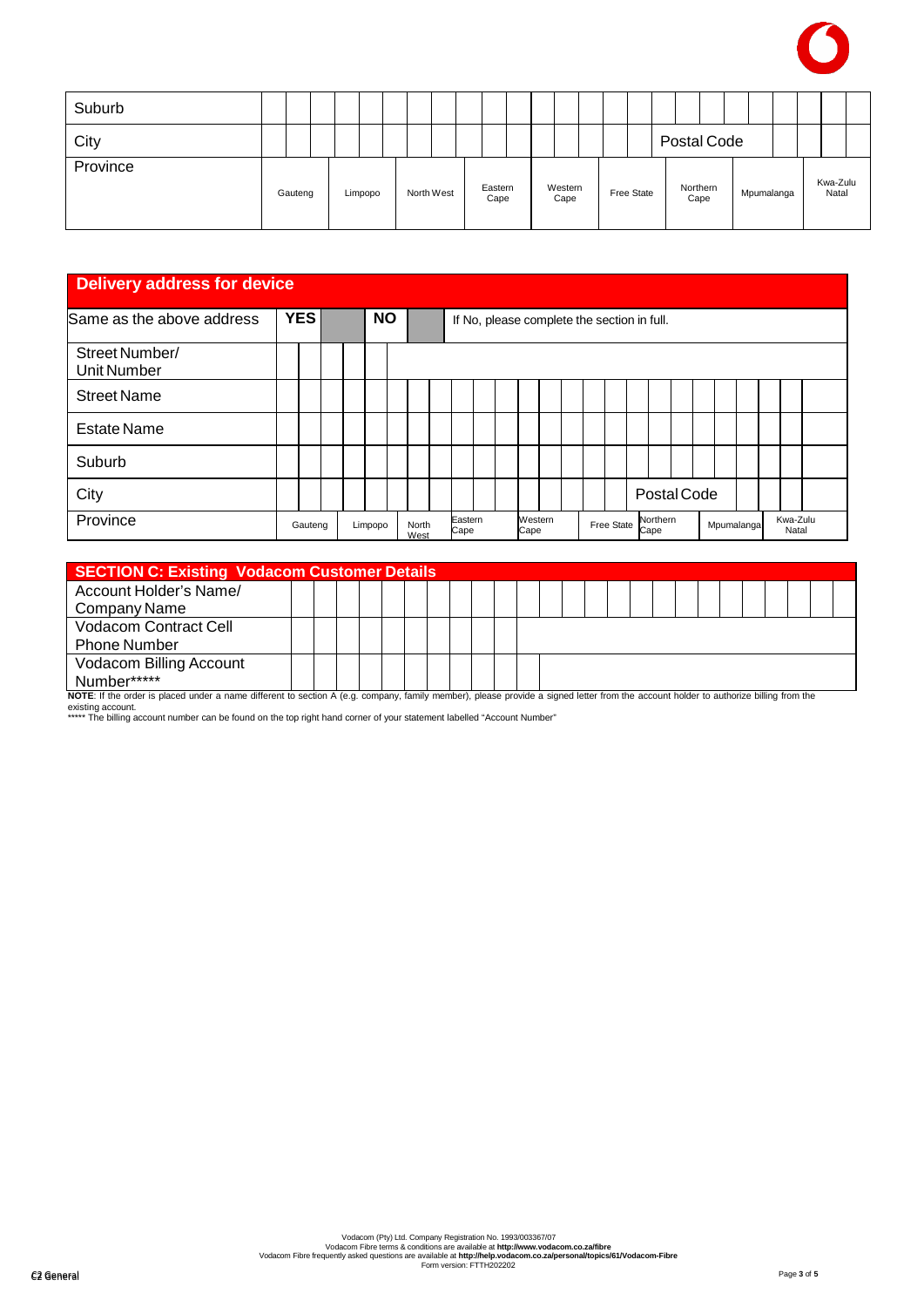

#### **SECTION D: New Vodacom Customer Details Payment Details** Bank Account Holder Bank Name Branch Name Account Number Branch Number Account Type **Current Savings Transmission** Debit Order Date Months Account Age Years **Residential Information** Owner Type **Owner Tenant** Time at Current Address Years Months Time at Previous Address Years Months **Employment History** Employee Member/Director Employment Status Sole Owner Employer Name **Occupation** Employer Phone Number Employer Industry Gross Monthly Income **R** Years Months Time at Current Employer Time at Previous Employer Years **Months Alternative Contact Information (for scheduling installation)** Alternative Contact Name Alternative Contact Number

|                                    |          |   |                |                |                          |              |                |                |            | <b>For Office Use Only</b> |                |                |    |   |  |  |
|------------------------------------|----------|---|----------------|----------------|--------------------------|--------------|----------------|----------------|------------|----------------------------|----------------|----------------|----|---|--|--|
| Sales Agent Name                   | T        | g |                | P              | $\Omega$                 | $\mathbf{o}$ | ı              |                |            |                            |                |                |    |   |  |  |
| Sales Agent Company<br>Name        | M        | U |                | T              |                          |              | $\overline{A}$ | U              | $\top$     | M<br>$\circ$               | $\overline{A}$ | Æ              | O  | N |  |  |
| Sales Agent Phone<br><b>Number</b> | 0        | 8 | $\overline{2}$ | $\overline{7}$ | 8 <sup>1</sup>           | 9            | $\mathbf{3}$   | $\overline{2}$ | $\sqrt{2}$ | 5 (OPTION $ 1,1\rangle$    |                |                |    |   |  |  |
| Sales Agent Email<br>Address       | S        | a |                | e              | $\mathsf{s}$             | @            | $\mathsf{v}$   | f              | Πi         | b<br>r e                   |                | C <sub>O</sub> | za |   |  |  |
| Sales Agent X-Code                 | $\times$ | M |                | T.             | A                        |              |                |                |            |                            |                |                |    |   |  |  |
| Date Submitted                     | $\vee$   |   | $\vee$         | $\vee$         | $\overline{\phantom{a}}$ | M            | M              |                | D          | D                          |                |                |    |   |  |  |

Vodacom (Pty) Ltd. Company Registration No. 1993/003367/07<br>Vodacom Fibre terms & conditions are available at <http://www.vodacom.co.za/fibre><br>Vodacom Fibre frequently asked questions are available at http://help.vodacom.co.z